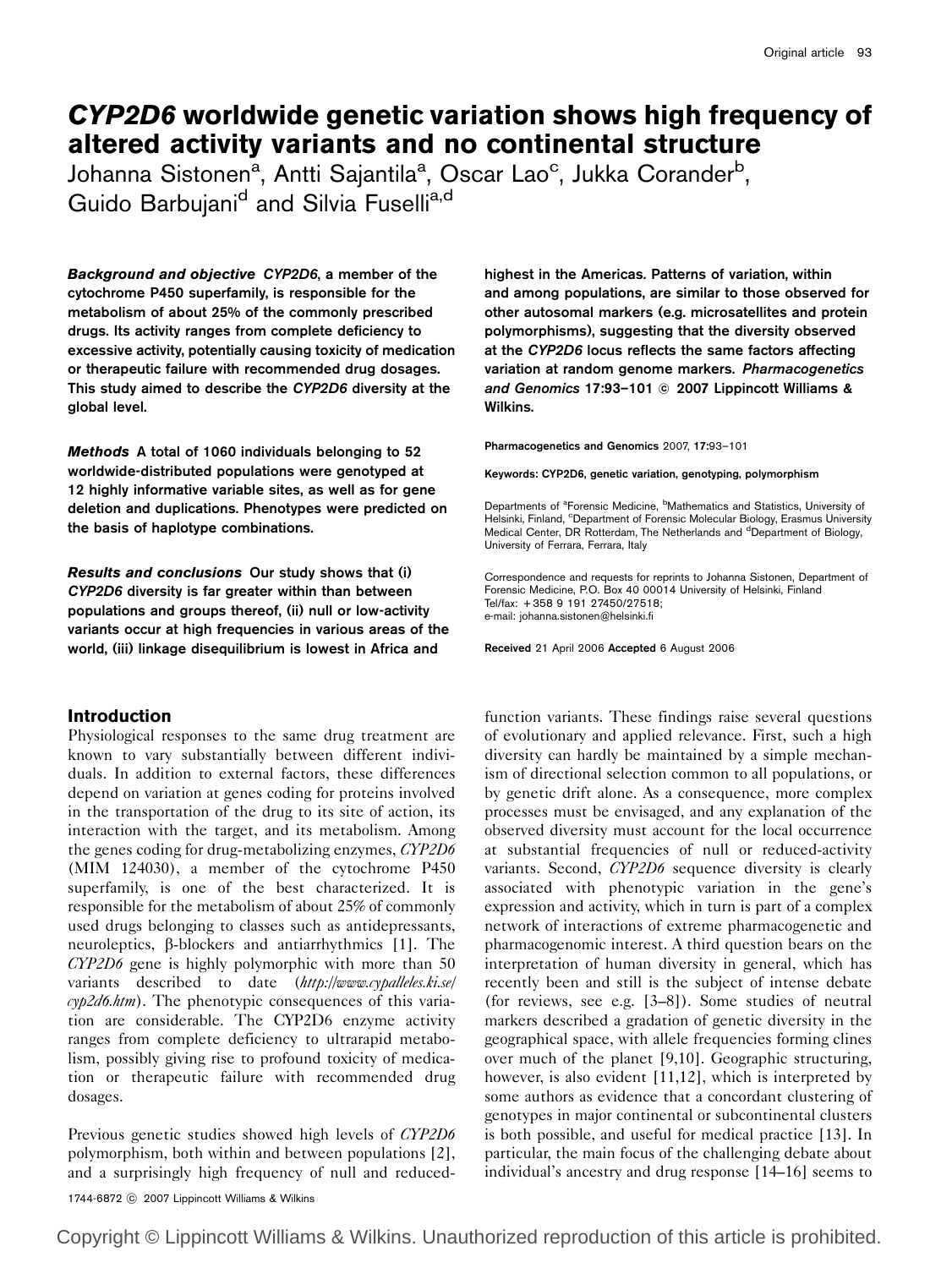be the possibility to develop ethnically tailored therapies [17–19]. More detailed studies including a high number of populations from different geographic origins, however, are needed to clarify to what extent the relationship between genetics and geography will be of practical use in pharmacogenetics.

This study is the first detailed description of CYP2D6 diversity at the global level, based on a mini sequencing method identifying polymorphism at 12 highly informative variable sites, as well as gene deletion and duplications. The systematic use of the same genotyping technique allowed us to generate comparable data for all populations sampled. Spatial patterns of CYP2D6 variation could be inferred from the analysis of haplotypes.

# Materials and methods DNA samples

We genotyped 1060 individuals belonging to 52 globally distributed populations. These Human Genome Diversity Panel samples were obtained from the Centre d'Etude du Polymorphisme Humain [20]. The sample set actually includes 1064 individuals, but four French individuals had to be excluded from the analyses because we could not amplify their DNAs. In some of the analyses, the population samples were grouped into eight large geographical regions, namely Subsaharan Africa, North Africa, the Middle East, Europe, Central/South Asia, East Asia, Oceania and the Americas. This grouping follows the original Centre d'Etude du Polymorphisme Humain documents (http://www.cephb.fr/HGDP-CEPH-Panel) with the exception of dividing Asia into two regions.

## CYP2D6 genotyping

Although the terminology differs in different studies, in this paper we shall refer to the whole set of polymorphisms on a chromosome by the term haplotype. Genotyping was performed following a recently described protocol based on long PCR and single nucleotide primer extension reaction [21]. Position 1659 was added to the original 11-plex reaction described before. This genotyping protocol allowed the identification of CYP2D6 variants highly represented in different human populations (i.e.  $*2$ ,  $*4$ ,  $*10$ ,  $*17$ ,  $*29$ ,  $*39$  and  $*41$ ) and variants, even if rare, known to be responsible for low or null metabolic activity (i.e.  $*3$ ,  $*6$  and  $*9$ ) [2] as well as the whole gene deletion  $(*5)$  and duplications. All haplotypes not showing any of the mutations of interest were classified as \*1.

## Linkage disequilibrium and network of haplotypes

Haplotypes were inferred from genotypes using the software PHASE v2.1 [22,23]. Linkage disequilibrium (LD) was tested between each pair of polymorphic sites in each geographical region by calculating two statistics,

namely |D'| [24] and  $R^2$  [25]. Only polymorphic sites with minor-allele frequencies higher than 5% in the region were considered and included in the LD analyses [26]. The significance of associations between polymorphic sites was determined by the Fisher's exact test and Bonferroni correction, to account for multiple comparisons. Both measures of LD and Fisher's exact test were calculated using DnaSP 3.99 [27]. The phylogenetic relationships of haplotypes were represented in a tree form using the software TCS [28].

## Definition of phenotype classes

The prediction of enzyme activity corresponding to each haplotype (Fig. 1) was based on results obtained from previously published studies (for reference see http:// www.cypalleles.ki.se/cyp2d6.htm). To assess the differences in CYP2D6 metabolism among regions of the world we used a conventional classification of phenotypes that is based on the assumption of dominance, in which the phenotype is determined by the most efficient haplotype in the genotype. In this way four phenotypic categories were recognized, namely poor (PM), intermediate (IM), extensive (EM) and ultrarapid metabolizers (UM) [29]; two decreased-function variants or a combination of one decreased-function variant and one nonfunctional variant were classified as IM, whereas UM was defined as a



CYP2D cluster on chromosome 22 and CYP2D6 inferred haplotypes. Schematic representation of CYP2D6 gene duplication (a), gene deletion (b), normal CYP2D cluster (c) and CYP2D6 exons (white boxes) (d). Inferred haplotypes are named as suggested by the guidelines of Human Cytochrome P450 (CYP) Allele Nomenclature Committee. Three new haplotypes (\*1661, \*4180, \*1661xN) were named after the carried mutation.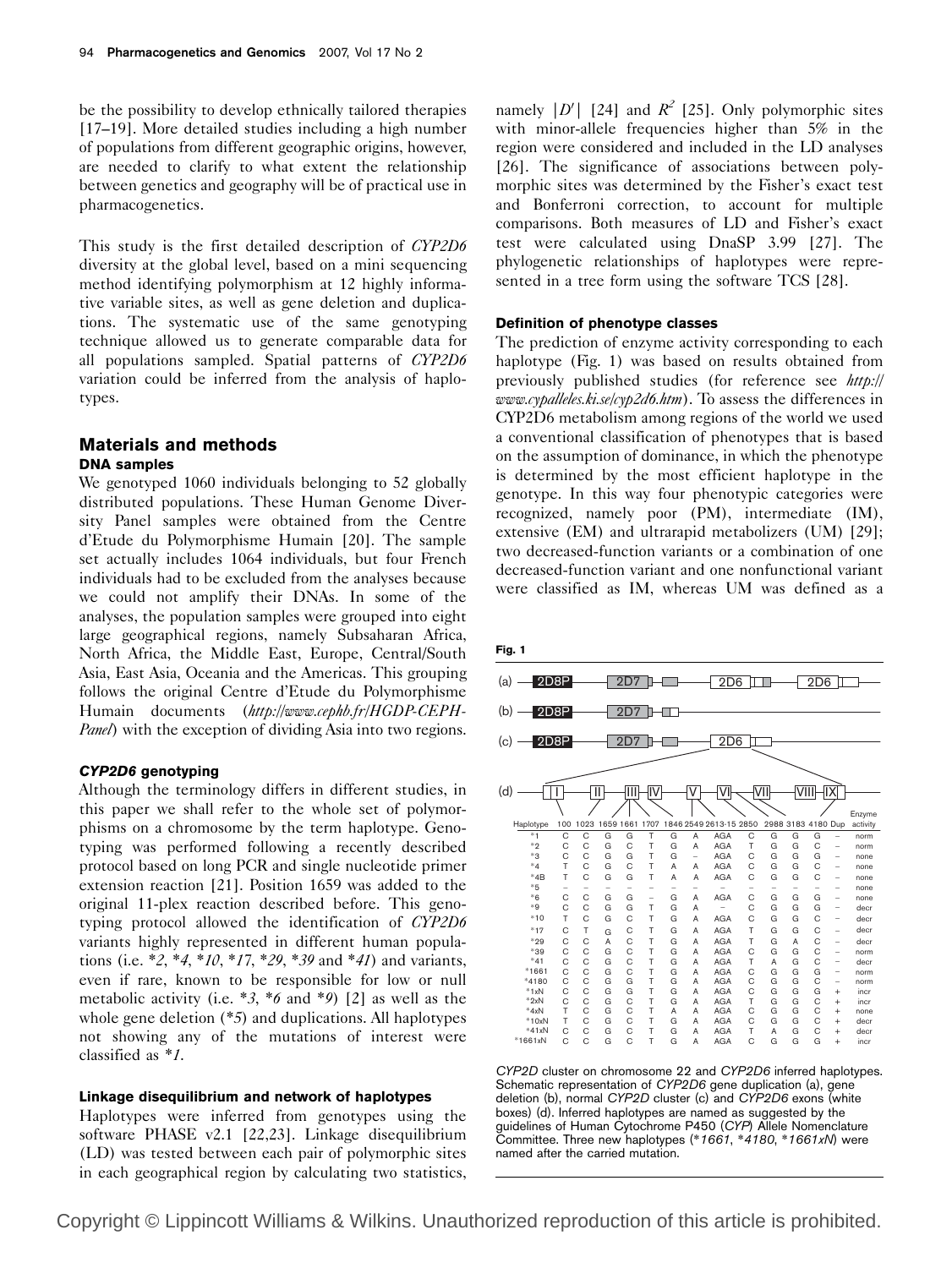carrier of an active gene duplication on one chromosome in conjunction with a functional variant on the other chromosome.

## Analysis of molecular variance

We quantified genetic diversity at three levels, namely between members of the same population, between populations of the same region and between geographical regions, by analysis of molecular variance (AMOVA [30]), using Arlequin v2.0 [31]. We typed the CYP2D6 locus in the same global sample that was analysed for 377 autosomal microsatellites short tandem repeats (STRs) by Rosenberg et al. [11], and to compare the results we chose the same grouping of populations.  $\Phi$  statistics, analogues of Wright's F statistics that take the evolutionary distance between individual haplotypes into account, were estimated. These results were compared with  $F_{ST}$  values estimated from phenotypic variation.

### Geographic patterns of genetic diversity

Matrices of geographic (great-circle) distances and genetic distances were calculated between all pairs of populations [32]. In estimating geographic distances, we considered the likely routes of human migration out of Africa, following the criteria by Ramachandran et al. [33]. Genetic distances were estimated as pairwise  $F_{ST}$ distances. Geographic and genetic distances were compared by means of nonparametric Mantel test of matrix correlation [32,34]. Geographic patterns of CYP2D6 single-haplotype diversity were summarized by a spatial autocorrelation statistic, I, estimated by the software PASSAGE [32].

## Results

# Haplotypic variation

The inferred haplotypes of 1060 individuals genotyped for CYP2D6 are shown in Fig. 1 and their frequencies in different populations in Table 1. In addition to the already known combination of single nucleotide polymorphisms (SNPs) (http://www.cypalleles.ki.se/cyp2d6.htm), we identified three new haplotypes that bear only one detected SNP, namely  $4180G > C$ ,  $1661G > C$  or  $1661G > C$  in a duplicated gene.

When pairs of polymorphic sites were tested for the presence of LD, the statistic  $|D'|$  was = 1 for 78 comparisons out of 82 with four exceptions in Africa and Middle East owing to the presence of the four possible combinations of mutations 1661–2850 (Africa), 100–1661 and 1661–1846 (Middle East) and 1661–4180 (both geographical regions). The values of  $R^2$  are shown in Fig. 2. Subsaharan Africa displayed the highest diversity, with eight frequent polymorphic positions. By contrast, only three to six variable sites reached the minor allele frequency  $> 5\%$  in the other regions. Africa was the only continent where association was insignificant for

some pairwise comparisons and most of the  $R^2$  values were below 0.3, whereas all tests reached Bonferronicorrected statistical significance in the other geographical regions. At the other extreme was Oceania for which estimating LD was impossible because only one mutation  $(1661G > C)$  was sufficiently polymorphic. The generally high values of LD and the significance of the association tests allow us to rule out a relevant role of intra-locus recombination in shaping CYP2D6 molecular variation, at least after the human migration out of Africa.

This observation is also supported by the network of haplotypes shown in Fig. 3a, in which the phylogenetic relationships between different variants are unambiguously defined with the only exception of one loop connecting haplotypes \*1 and \*39. Above and beyond the clear topology of the tree, another important feature is that the fully functional haplotypes  $*1$  and  $*2$  were the most frequent variants and widely distributed in different geographical regions. The network also shows that derived variants leading to null or impaired metabolic activity such as  $*4$ ,  $*10$ ,  $*17$  and  $*41$  could reach a relatively high frequency in Europe, East Asia, Africa and Western Eurasia, respectively. Haplotypes \*3 and \*9 were restricted to Europe, although they did not reach polymorphic frequencies ( $> 1\%$ ). Haplotype  $*6$  was also subpolymorphic, but chromosomes carrying this mutation were found both in Europe and in the Middle East. The Mozabite population from North Africa had the highest frequency of gene duplications. The high values of functional-variant duplication in the Mozabites and the Near East is consistent with previous studies showing similar results in East Africa and the Middle East [35–37]. The Oceanian populations seem to be the outliers in the distribution of haplotype frequencies, showing mostly haplotype  $*1$  and the gene duplication \*1xN, the latter associated with high metabolic activity. The only frequent mutation we detected in this region was the synonymous substitution  $1661G > C$  in the Papuan population. Oceania and America only showed full-functional variants at high frequencies, determining a predominant high metabolic activity of CYP2D6 in these two regions of the world.

By comparing variation at the coding region, as inferred from our 12 polymorphic sites, with the chimpanzee (Pan troglodytes) sequence (GenBank accession number DQ282164), we could identify what can be tentatively considered as a candidate ancestral haplotype, namely \*4180. This result should be taken cautiously. Indeed, the chimpanzee sequence contains several differences with respect to the human sequence available in GenBank (accession number AY545216), most of them occurring in DNA regions not assayed by the method used for this study. As a consequence, reliably rooting the human CYP2D6 tree seems to require a more extensive survey of its diversity than allowed by 12 SNPs only.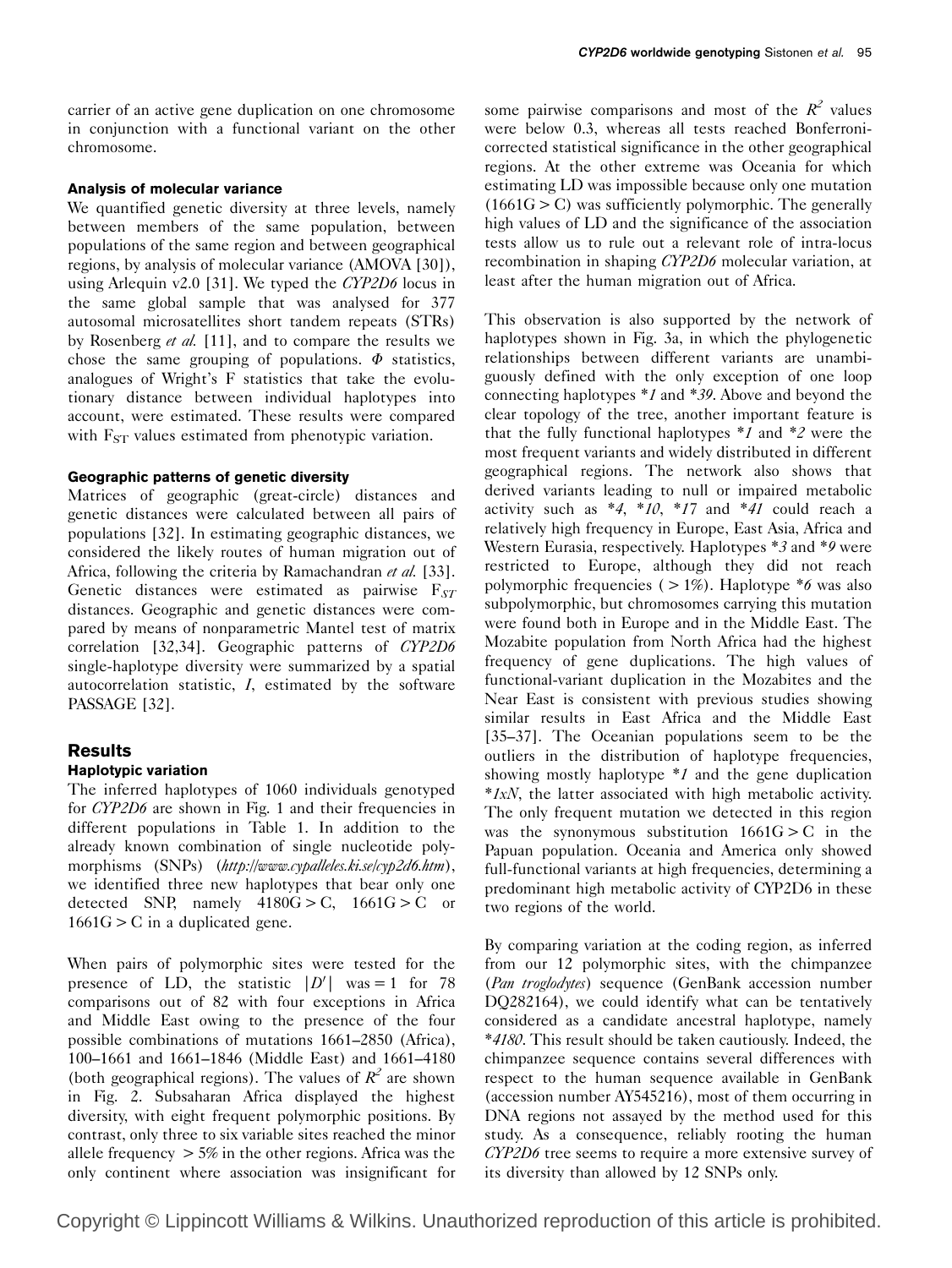|                         | Functional |              |                          |                                                      | Nonfunctional                                        |                                 |                                 | Reduced                                              |                                                      |                                 |                                                      | Duplications                                         |                                                      |                                                      |                                                      |                          |                                                      |                          |                               |
|-------------------------|------------|--------------|--------------------------|------------------------------------------------------|------------------------------------------------------|---------------------------------|---------------------------------|------------------------------------------------------|------------------------------------------------------|---------------------------------|------------------------------------------------------|------------------------------------------------------|------------------------------------------------------|------------------------------------------------------|------------------------------------------------------|--------------------------|------------------------------------------------------|--------------------------|-------------------------------|
| Population              | Chra       | $*1$         | $*_{2}$                  | $*39$                                                | $*3$                                                 | $*4^b$                          | $*5$                            | $*6$                                                 | $*g$                                                 | $*10$                           | $*17$                                                | $*29$                                                | $*41$                                                | $*1xN$                                               | $*2xN$                                               | $*4xN$                   | $*10xN$                                              | $*41xN$                  | New <sup>c</sup>              |
| Biaka                   | 72         | 18.1         | 50.0                     |                                                      | $\qquad \qquad -$                                    | 1.4                             | 1.4                             |                                                      | $\overline{\phantom{0}}$                             | 8.3                             | 12.5                                                 | 2.8                                                  | 1.4                                                  |                                                      |                                                      | 1.4                      |                                                      |                          | 2.8                           |
| Pygmies                 |            |              |                          |                                                      |                                                      |                                 |                                 |                                                      |                                                      |                                 |                                                      |                                                      |                                                      |                                                      |                                                      |                          |                                                      |                          |                               |
| Mbuti                   | 30         | 10.0         | 60.0                     |                                                      |                                                      | $\overline{\phantom{0}}$        | 10.0                            |                                                      |                                                      | $\overline{\phantom{0}}$        | 3.3                                                  | 3.3                                                  | $\overline{\phantom{a}}$                             | 13.3                                                 |                                                      |                          |                                                      |                          |                               |
| Pygmies<br>Mandenka     | 48         | 25.0         | 12.5                     |                                                      |                                                      | 12.5                            | 6.3                             |                                                      | $\overline{\phantom{0}}$                             | 6.3                             | 18.8                                                 | 6.3                                                  | 10.4                                                 | $\overline{\phantom{0}}$                             |                                                      |                          |                                                      |                          | 2.1                           |
| Yoruba                  | 50         | 42.0         | 12.0                     |                                                      |                                                      | $\overline{\phantom{0}}$        | 4.0                             | —                                                    | $\overline{\phantom{0}}$                             | 4.0                             | 6.0                                                  | 12.0                                                 | 2.0                                                  | $\overline{\phantom{0}}$                             | 4.0                                                  | 14.0                     |                                                      |                          |                               |
| Bantu NE                | 24         | 29.2         | 25.0                     | $\overline{\phantom{0}}$                             | $\qquad \qquad -$                                    | $\qquad \qquad -$               | 4.2                             | -                                                    | $\overline{\phantom{0}}$                             | $\overline{\phantom{a}}$        | 16.7                                                 | 16.7                                                 | $\qquad \qquad -$                                    | $\overline{\phantom{0}}$                             | $\qquad \qquad -$                                    | 4.2                      | $\overline{\phantom{0}}$                             | —                        | 4.2                           |
| Bantu SE, SW            | 16         | 37.5         | 12.5                     | $\overline{\phantom{0}}$                             | $\overline{\phantom{0}}$                             | $\overline{\phantom{0}}$        | 18.8                            | $\overline{\phantom{0}}$                             | $\overline{\phantom{0}}$                             |                                 | 25.0                                                 | 6.3                                                  | $\overline{\phantom{0}}$                             | $\overline{\phantom{0}}$                             | $\overline{\phantom{0}}$                             | $\overline{a}$           | $\overline{\phantom{0}}$                             | —                        | $\overline{\phantom{0}}$      |
| San                     | 14         | 0.0          | 64.3                     | $\overline{\phantom{0}}$                             | $\overline{\phantom{0}}$                             | $\overline{\phantom{m}}$        | 14.3                            | -                                                    | $\overline{\phantom{0}}$                             | $\overline{\phantom{a}}$        | 7.1                                                  | $\overline{\phantom{a}}$                             | $\overline{\phantom{a}}$                             | 14.3                                                 | $\overline{\phantom{0}}$                             | $\overline{\phantom{0}}$ | $\overline{\phantom{0}}$                             | —                        |                               |
| Subsaharan Africa       | 254        | 24.4         | 32.7                     | $\qquad \qquad -$                                    | $\overline{\phantom{0}}$                             | 2.8                             | 5.9                             | -                                                    | $\overline{\phantom{0}}$                             | 4.3                             | 12.2                                                 | 6.7                                                  | 2.8                                                  | 2.4                                                  | 0.8                                                  | 3.5                      | $\overline{a}$                                       | —                        | 1.6                           |
| Mozabite                | 60         | 11.7         | 28.3                     |                                                      |                                                      | 11.7                            | 3.3                             | $\overline{\phantom{0}}$                             |                                                      | $\overline{\phantom{0}}$        | 8.3                                                  |                                                      | 8.3                                                  | $\overline{\phantom{0}}$                             | 28.3                                                 | $\overline{\phantom{0}}$ |                                                      |                          |                               |
| (North Africa)          |            |              |                          |                                                      |                                                      |                                 |                                 |                                                      |                                                      |                                 |                                                      |                                                      |                                                      |                                                      |                                                      |                          |                                                      |                          |                               |
| Bedouin                 | 98         | 35.7         | 20.4                     | $\overline{\phantom{0}}$                             |                                                      | 5.1                             | 4.1                             | 2.0                                                  |                                                      |                                 | 3.1                                                  | $\overline{\phantom{0}}$                             | 22.4                                                 | 1.0                                                  | 2.0                                                  | $\overline{\phantom{0}}$ |                                                      |                          | 4.1                           |
| Druze                   | 96         | 29.2         | 27.1                     | $\overline{\phantom{0}}$                             | $\qquad \qquad -$                                    | 7.3                             | 6.3                             | $\overline{\phantom{0}}$                             | $\overline{\phantom{0}}$                             | $\overline{\phantom{0}}$        | 1.0                                                  | $\overline{\phantom{0}}$                             | 15.6                                                 | 10.4                                                 | 3.1                                                  |                          | $\overline{\phantom{0}}$                             | —                        |                               |
| Palestinian             | 102        | 40.2         | 27.5                     | $\overline{\phantom{0}}$                             | $\qquad \qquad -$                                    | 7.8                             | 1.0                             | 2.0                                                  | $\overline{\phantom{0}}$                             | 2.0                             | 2.0                                                  | $\overline{\phantom{a}}$                             | 12.7                                                 | $\overline{\phantom{0}}$                             | 4.9                                                  | $\overline{\phantom{0}}$ | $\overline{\phantom{0}}$                             | —                        |                               |
| Middle East             | 296        | 35.1         | 25.0                     | $\overline{\phantom{0}}$<br>$\overline{\phantom{0}}$ | $\overline{\phantom{a}}$<br>$\overline{\phantom{a}}$ | 6.8                             | 3.7                             | 1.4                                                  | $\overline{\phantom{a}}$                             | 0.7                             | 2.0                                                  | $\overline{\phantom{0}}$                             | 16.9                                                 | 3.7                                                  | 3.4<br>$\overline{\phantom{m}}$                      | $\overline{\phantom{0}}$ | $\overline{\phantom{0}}$<br>$\overline{\phantom{0}}$ | —                        | 1.4                           |
| French<br>French Basque | 50<br>48   | 28.0<br>29.2 | 32.0<br>20.8             | $\overline{\phantom{0}}$                             | $\overline{\phantom{m}}$                             | 16.0<br>20.8                    | 4.0<br>10.4                     | $\overline{\phantom{a}}$<br>$\qquad \qquad -$        | 4.0<br>6.3                                           | 2.0<br>6.3                      | $\overline{\phantom{a}}$<br>$\overline{\phantom{0}}$ | $\overline{\phantom{a}}$<br>$\overline{\phantom{0}}$ | 10.0<br>4.2                                          | 2.0<br>$\qquad \qquad -$                             | 2.1                                                  | 2.0                      | $\overline{\phantom{0}}$                             |                          |                               |
| Sardinian               | 56         | 28.6         | 35.7                     | $\overline{\phantom{m}}$                             | 1.8                                                  | 21.4                            | 1.8                             | $\overline{\phantom{a}}$                             | $\qquad \qquad -$                                    | 5.4                             | $\overline{\phantom{0}}$                             | $\overline{\phantom{0}}$                             | 3.6                                                  | $\overline{\phantom{a}}$                             | 1.8                                                  | $\overline{\phantom{0}}$ | $\overline{\phantom{0}}$                             |                          | -                             |
| North Italian           | 28         | 39.3         | 28.6                     | $\overline{\phantom{0}}$                             | $\overline{\phantom{a}}$                             | 14.3                            | 3.6                             | 3.6                                                  | $\overline{\phantom{a}}$                             | $\overline{\phantom{0}}$        | $\overline{\phantom{0}}$                             | $\overline{\phantom{0}}$                             | 3.6                                                  | $\overline{\phantom{0}}$                             | $\overline{\phantom{0}}$                             | 3.6                      | 3.6                                                  |                          | -                             |
| Tuscan                  | 16         | 50.0         | 18.8                     | $\qquad \qquad -$                                    | $\overline{\phantom{a}}$                             | 18.8                            | $\overline{\phantom{a}}$        | $\qquad \qquad -$                                    | 6.3                                                  | $\overline{\phantom{a}}$        | $\overline{\phantom{0}}$                             |                                                      | 6.3                                                  | $\qquad \qquad -$                                    | $\overline{\phantom{0}}$                             | $\overline{\phantom{0}}$ | $\overline{\phantom{0}}$                             |                          | —                             |
| Orcadian                | 32         | 46.9         | 18.8                     | $\overline{\phantom{m}}$                             | $\overline{\phantom{m}}$                             | 12.5                            | $\overline{\phantom{a}}$        | 3.1                                                  | 6.3                                                  | 3.1                             | $\overline{\phantom{0}}$                             | $\overline{\phantom{a}}$                             | 6.3                                                  | 3.1                                                  | $\overline{\phantom{0}}$                             | $\overline{\phantom{0}}$ | $\overline{\phantom{0}}$                             | —                        | $\overline{\phantom{0}}$      |
| Adygei                  | 34         | 41.2         | 29.4                     |                                                      | $\overline{\phantom{a}}$                             | 8.8                             | 2.9                             | $\qquad \qquad -$                                    | $\qquad \qquad -$                                    | 2.9                             | $\overline{\phantom{0}}$                             |                                                      | 14.7                                                 | $\overline{\phantom{a}}$                             | —                                                    |                          | $\overline{\phantom{0}}$                             | -                        | —                             |
| Russian                 | 50         | 32.0         | 34.0                     | $\qquad \qquad -$                                    | $\overline{\phantom{m}}$                             | 20.0                            | $\overline{\phantom{a}}$        | $\overline{\phantom{0}}$                             | $\overline{\phantom{0}}$                             |                                 | $\overline{\phantom{0}}$                             | $\overline{\phantom{0}}$                             | 8.0                                                  | $\overline{\phantom{a}}$                             | 4.0                                                  | $\qquad \qquad -$        |                                                      | —                        | 2.0                           |
| Europe                  | 314        | 34.4         | 28.7                     | $\overline{\phantom{0}}$                             | 0.3                                                  | 17.2                            | 3.2                             | 0.6                                                  | 2.5                                                  | 2.9                             | $\overline{\phantom{0}}$                             | $\overline{\phantom{0}}$                             | 7.0                                                  | 0.6                                                  | $1.3$                                                | 0.6                      | 0.3                                                  | -                        | 0.3                           |
| Brahui                  | 50         | 54.0         | 20.0                     | $\overline{\phantom{a}}$                             | $\overline{\phantom{a}}$                             | 4.0                             | 6.0                             | $\overline{\phantom{0}}$                             | $\qquad \qquad -$                                    | 2.0                             | $\qquad \qquad -$                                    | $\overline{\phantom{a}}$                             | 14.0                                                 | $\overline{\phantom{0}}$                             | $\overline{\phantom{0}}$                             |                          | $\overline{\phantom{0}}$                             | -                        | $\overline{\phantom{0}}$      |
| Balochi                 | 50         | 36.0         | 32.0                     | $\overline{\phantom{a}}$                             | $\overline{\phantom{a}}$                             | 8.0                             | 2.0                             | —                                                    | $\overline{\phantom{0}}$                             | 8.0                             | $\qquad \qquad -$                                    | 2.0                                                  | 10.0                                                 | $\overline{\phantom{a}}$                             | 2.0                                                  | $\overline{\phantom{0}}$ | $\overline{\phantom{0}}$                             | —                        | $\overline{\phantom{0}}$      |
| Hazara                  | 50         | 40.0         | 26.0                     | $\overline{\phantom{0}}$                             | $\overline{\phantom{0}}$                             | 12.0                            | 6.0                             | —                                                    | $\overline{\phantom{0}}$                             | 4.0                             | $\overline{\phantom{0}}$                             | $\overline{\phantom{0}}$                             | 8.0                                                  | 2.0                                                  | 2.0                                                  |                          | $\overline{\phantom{0}}$                             | -                        | —                             |
| Makrani                 | 50         | 42.0         | 30.0                     | $\overline{\phantom{a}}$                             | $\overline{\phantom{a}}$                             | 6.0                             | 8.0                             | $\qquad \qquad -$                                    | $\overline{\phantom{0}}$                             | 4.0                             | $\overline{\phantom{a}}$                             | $\overline{\phantom{a}}$                             | 10.0                                                 | $\overline{\phantom{a}}$                             |                                                      |                          |                                                      | -                        | —                             |
| Sindhi                  | 50         | 44.0         | 20.0                     | $\overline{\phantom{0}}$<br>$\overline{\phantom{0}}$ | $\overline{\phantom{0}}$<br>$\overline{\phantom{0}}$ | 12.0                            | 4.0<br>$\overline{\phantom{0}}$ | $\overline{\phantom{0}}$<br>—                        | $\overline{\phantom{0}}$<br>$\overline{\phantom{0}}$ | 6.0                             | $\overline{\phantom{0}}$<br>$\overline{\phantom{0}}$ | $\overline{\phantom{0}}$<br>$\overline{\phantom{0}}$ | 14.0                                                 | $\overline{\phantom{0}}$                             | -<br>$\overline{\phantom{0}}$                        | $\overline{\phantom{0}}$ | $\overline{\phantom{0}}$<br>$\overline{\phantom{0}}$ | —                        | -                             |
| Pathan<br>Kalash        | 50<br>50   | 42.0<br>50.0 | 30.0<br>36.0             | $\overline{\phantom{a}}$                             | $\overline{\phantom{a}}$                             | 10.0<br>8.0                     | $\overline{\phantom{0}}$        | —                                                    | $\overline{\phantom{0}}$                             | 2.0<br>$\overline{\phantom{0}}$ | $\overline{\phantom{0}}$                             | $\overline{\phantom{0}}$                             | 14.0<br>6.0                                          | 2.0<br>$\overline{\phantom{0}}$                      |                                                      |                          | $\overline{\phantom{0}}$                             | -<br>-                   | —                             |
| Burusho                 | 50         | 38.0         | 40.0                     | 2.0                                                  | $\overline{\phantom{m}}$                             | 6.0                             | 4.0                             | —                                                    | $\overline{\phantom{0}}$                             | 4.0                             | $\overline{\phantom{0}}$                             | $\overline{\phantom{0}}$                             | 6.0                                                  | $\overline{\phantom{0}}$                             | $\overline{\phantom{0}}$                             | $\overline{\phantom{0}}$ | $\overline{\phantom{0}}$                             | —                        | —                             |
| Uygur                   | 20         | 45.0         | 25.0                     | $\overline{\phantom{a}}$                             | $\overline{\phantom{0}}$                             | 5.0                             | 5.0                             | $\qquad \qquad -$                                    | $\overline{\phantom{0}}$                             | 5.0                             | $\overline{\phantom{0}}$                             | $\overline{\phantom{a}}$                             | 15.0                                                 | $\overline{\phantom{0}}$                             | $\overline{\phantom{0}}$                             |                          | $\overline{\phantom{0}}$                             | -                        | —                             |
| Central/South Asia      | 420        | 43.3         | 29.0                     | 0.2                                                  | $\overline{\phantom{a}}$                             | 8.1                             | 3.8                             | -                                                    | $\overline{\phantom{0}}$                             | 3.8                             | $\qquad \qquad -$                                    | 0.2                                                  | 10.5                                                 | 0.5                                                  | 0.5                                                  |                          | $\overline{\phantom{0}}$                             | $\overline{\phantom{0}}$ |                               |
| Han                     | 90         | 27.8         | 7.8                      | $\overline{\phantom{a}}$                             | $\qquad \qquad -$                                    | 2.2                             | 1.1                             | $\overline{\phantom{0}}$                             | $\overline{\phantom{0}}$                             | 56.7                            | $\overline{\phantom{0}}$                             | $\overline{\phantom{0}}$                             | $\overline{\phantom{0}}$                             | 2.2                                                  | $\overline{\phantom{0}}$                             | $\overline{\phantom{0}}$ | 1.1                                                  | 1.1                      | -                             |
| Tujia                   | 20         | 35.0         | 15.0                     | $\overline{\phantom{0}}$                             | $\overline{\phantom{0}}$                             | $\overline{\phantom{a}}$        | 10.0                            | $\overline{\phantom{0}}$                             | $\overline{\phantom{0}}$                             | 40.0                            | $\overline{\phantom{0}}$                             | $\overline{\phantom{0}}$                             | $\overline{\phantom{0}}$                             | $\overline{\phantom{0}}$                             |                                                      |                          | $\overline{\phantom{0}}$                             | $\overline{\phantom{0}}$ |                               |
| Yizu                    | 20         | 45.0         | 15.0                     | $\qquad \qquad -$                                    | $\overline{\phantom{a}}$                             | 5.0                             | 5.0                             | -                                                    | $\overline{\phantom{0}}$                             | 15.0                            | $\overline{\phantom{0}}$                             | $\overline{\phantom{0}}$                             | 15.0                                                 | $\overline{\phantom{0}}$                             | $\overline{\phantom{0}}$                             |                          |                                                      |                          | —                             |
| Miaozu                  | 20         | 45.0         | 10.0                     | $\overline{\phantom{0}}$                             | $\overline{\phantom{m}}$                             | $\overline{\phantom{a}}$        | 10.0                            | $\overline{\phantom{0}}$                             | $\overline{\phantom{0}}$                             | 35.0                            | $\overline{\phantom{a}}$                             | $\overline{\phantom{0}}$                             | $\overline{\phantom{0}}$                             | $\overline{\phantom{0}}$                             | $\overline{\phantom{0}}$                             | $\overline{\phantom{0}}$ |                                                      | —                        | $\overline{\phantom{0}}$      |
| Oroqen                  | 20         | 50.0         | 10.0                     | $\overline{\phantom{0}}$                             | $\overline{\phantom{a}}$                             | 5.0                             | 5.0                             | $\qquad \qquad -$                                    | $\overline{\phantom{0}}$                             | 25.0                            | $\overline{\phantom{0}}$                             |                                                      |                                                      |                                                      | —                                                    |                          | 5.0                                                  | -                        | —                             |
| Daur                    | 20         | 25.0         | 15.0                     | $\qquad \qquad -$                                    | $\qquad \qquad -$                                    | 10.0                            | $\qquad \qquad -$               | -                                                    | $\overline{\phantom{0}}$                             | 50.0                            | $\overline{\phantom{0}}$                             |                                                      |                                                      |                                                      | $\overline{\phantom{0}}$                             |                          | $\qquad \qquad -$                                    |                          |                               |
| Mongola                 | 20         | 25.0         | 25.0                     | $\overline{\phantom{0}}$                             |                                                      | 10.0                            | $\overline{\phantom{0}}$        | -                                                    | $\overline{\phantom{0}}$                             | 35.0                            | $\overline{\phantom{0}}$                             |                                                      | $\overline{\phantom{0}}$                             | $\overline{\phantom{0}}$                             | $\overline{\phantom{0}}$                             |                          | 5.0                                                  | —                        | -                             |
| Hezhen                  | 20         | 40.0         | 30.0                     | $\overline{\phantom{0}}$<br>$\overline{\phantom{0}}$ | $\qquad \qquad -$                                    | $\overline{\phantom{0}}$        | 10.0                            | $\qquad \qquad -$                                    | $\overline{\phantom{0}}$                             | 20.0                            | $\overline{\phantom{0}}$                             | $\overline{\phantom{0}}$                             |                                                      |                                                      | $\overline{\phantom{0}}$                             |                          | $\qquad \qquad -$                                    |                          | —                             |
| Xibo<br>Dai             | 18<br>20   | 16.7<br>10.0 | 38.9<br>5.0              | $\overline{\phantom{0}}$                             | $\qquad \qquad -$<br>$\overline{\phantom{a}}$        | $\overline{\phantom{a}}$<br>5.0 | 5.6<br>15.0                     | $\overline{\phantom{0}}$<br>$\overline{\phantom{0}}$ | $\overline{\phantom{0}}$<br>$\overline{\phantom{0}}$ | 38.9<br>55.0                    | $\qquad \qquad -$<br>$\overline{\phantom{0}}$        | $\overline{\phantom{0}}$<br>$\overline{\phantom{0}}$ | $\overline{\phantom{0}}$<br>10.0                     | $\overline{\phantom{0}}$<br>$\overline{\phantom{0}}$ | $\overline{\phantom{0}}$<br>$\overline{\phantom{0}}$ |                          | $\overline{\phantom{0}}$<br>$\overline{\phantom{0}}$ | -                        | —<br>-                        |
| Lahu                    | 20         | 20.0         | 15.0                     | $\qquad \qquad -$                                    | $\overline{\phantom{a}}$                             | 15.0                            | 5.0                             | $\qquad \qquad -$                                    | $\qquad \qquad -$                                    | 25.0                            | $\overline{\phantom{a}}$                             | $\overline{\phantom{a}}$                             | 20.0                                                 | $\overline{\phantom{0}}$                             | —                                                    |                          |                                                      | -                        | —                             |
| She                     | 20         | 25.0         | 10.0                     |                                                      | -                                                    | $\qquad \qquad -$               | 15.0                            | -                                                    | $\overline{\phantom{0}}$                             | 50.0                            |                                                      |                                                      |                                                      |                                                      |                                                      |                          | $\overline{\phantom{0}}$                             |                          |                               |
| Naxi                    | 20         | 40.0         | 5.0                      |                                                      |                                                      | $\overline{\phantom{0}}$        | 5.0                             | $\overline{\phantom{0}}$                             | $\overline{\phantom{0}}$                             | 50.0                            | $\overline{\phantom{0}}$                             |                                                      | $\overline{\phantom{0}}$                             |                                                      | $\overline{\phantom{0}}$                             |                          | $\overline{\phantom{0}}$                             |                          |                               |
| Tu                      | 20         | 15.0         | 20.0                     |                                                      |                                                      | $\overline{\phantom{0}}$        | 10.0                            | —                                                    | $\overline{\phantom{0}}$                             | 45.0                            |                                                      |                                                      | 5.0                                                  | $\overline{\phantom{0}}$                             | 5.0                                                  |                          |                                                      | —                        | —                             |
| Yakut                   | 50         | 32.0         | 38.0                     |                                                      |                                                      | 2.0                             | 10.0                            |                                                      |                                                      | 12.0                            |                                                      |                                                      | 2.0                                                  |                                                      | 4.0                                                  |                          |                                                      |                          |                               |
| Japanese                | 62         | 37.1         | 16.1                     | $\overline{\phantom{a}}$                             |                                                      | $\overline{\phantom{a}}$        | 3.2                             | $\overline{\phantom{0}}$                             | $\overline{\phantom{0}}$                             | 40.3                            | $\qquad \qquad -$                                    | $\qquad \qquad$                                      | $\overline{\phantom{a}}$                             | $\overline{\phantom{0}}$                             | $\qquad \qquad -$                                    |                          | 3.2                                                  | $\overline{\phantom{a}}$ | $\overline{\phantom{0}}$      |
| Cambodian               | 22         | 31.8         | 4.5                      | 4.5                                                  | $\overline{\phantom{0}}$                             | $\overline{\phantom{a}}$        | 4.5                             |                                                      | $\overline{\phantom{0}}$                             | 54.5                            | $\overline{\phantom{0}}$                             |                                                      | $\qquad \qquad -$                                    | $\qquad \qquad -$                                    | $\qquad \qquad -$                                    |                          | $\qquad \qquad -$                                    | —                        |                               |
| East Asia               | 482        | 30.9         | 16.4                     | 0.2                                                  | $\qquad \qquad -$                                    | 2.7                             | 5.8                             |                                                      | $\overline{\phantom{0}}$                             | 39.4                            | $\overline{\phantom{0}}$                             |                                                      | 2.3                                                  | 0.4                                                  | 0.6                                                  | $\overline{\phantom{0}}$ | 1.0                                                  | 0.2                      |                               |
| Papuan                  | 34         | 55.9         | $\overline{\phantom{m}}$ |                                                      |                                                      | $\overline{\phantom{0}}$        | 2.9                             |                                                      | $\overline{a}$                                       | $\overline{\phantom{a}}$        | $\overline{\phantom{0}}$                             |                                                      | $\overline{\phantom{0}}$                             | 11.8                                                 | $\overline{\phantom{0}}$                             |                          | $\overline{\phantom{0}}$                             | $\overline{\phantom{m}}$ | 29.4                          |
| <b>NAN</b>              | 44         | 84.1         | $\qquad \qquad -$        |                                                      |                                                      | —                               | $\overline{\phantom{0}}$        |                                                      | $\overline{a}$                                       | 4.5                             | $\overline{\phantom{0}}$                             |                                                      | $\qquad \qquad -$                                    | 11.4                                                 | $\overline{\phantom{0}}$                             |                          |                                                      | —                        |                               |
| Melanesian              |            |              |                          |                                                      |                                                      |                                 |                                 |                                                      |                                                      |                                 |                                                      |                                                      |                                                      |                                                      |                                                      |                          |                                                      |                          |                               |
| Oceania                 | 78         | 71.8         | $\qquad \qquad -$        |                                                      |                                                      | $\qquad \qquad -$               | 1.3                             |                                                      | <b>—</b>                                             | 2.6                             | $\overline{\phantom{m}}$                             |                                                      | $\overline{\phantom{0}}$                             | 11.5                                                 | $\overline{\phantom{a}}$                             |                          | -                                                    | —                        | 12.8                          |
| Pima                    | 50         | 74.0         | 10.0                     | $\qquad \qquad -$                                    | $\overline{\phantom{a}}$                             | 8.0                             | $\overline{\phantom{0}}$        |                                                      | $\overline{\phantom{0}}$                             | $\qquad \qquad -$               | $\overline{\phantom{a}}$                             |                                                      | $\qquad \qquad -$                                    | 4.0                                                  | 4.0                                                  | $\overline{\phantom{0}}$ | $\overline{\phantom{0}}$                             | $\qquad \qquad -$        |                               |
| Maya                    | 50         | 48.0<br>50.0 | 38.0                     |                                                      | -<br>—                                               | 6.0<br>$\overline{\phantom{a}}$ | $\overline{\phantom{0}}$        |                                                      | $\overline{\phantom{0}}$                             | $\overline{\phantom{0}}$        | 2.0<br>$\overline{\phantom{0}}$                      | $\overline{\phantom{0}}$                             | $\overline{\phantom{0}}$<br>$\overline{\phantom{0}}$ | 6.0<br>$\overline{\phantom{a}}$                      | $\qquad \qquad -$<br>$\overline{\phantom{a}}$        |                          | $\overline{\phantom{0}}$<br>$\qquad \qquad -$        | -<br>—                   | $\overline{\phantom{0}}$<br>— |
| Colombian<br>Karitiana  | 26<br>48   | 62.5         | 42.3<br>29.2             |                                                      | —                                                    | $\qquad \qquad -$               | 7.7<br>$\overline{\phantom{0}}$ |                                                      |                                                      | $\overline{\phantom{0}}$        | $\overline{\phantom{0}}$                             |                                                      |                                                      | $\qquad \qquad -$                                    | 8.3                                                  |                          | $\overline{a}$                                       |                          | $\overline{\phantom{0}}$      |
| Surui                   | 42         | 61.9         | 38.1                     |                                                      | $\overline{\phantom{0}}$                             | $\overline{\phantom{a}}$        |                                 |                                                      | ۰                                                    |                                 | $\overline{\phantom{0}}$                             |                                                      | $\overline{\phantom{0}}$                             | $\overline{\phantom{a}}$                             | $\overline{\phantom{0}}$                             |                          | $\overline{\phantom{0}}$                             | -                        | $\overline{\phantom{0}}$      |
| America                 | 216        | 60.2         | 30.1                     | $\overline{\phantom{0}}$                             | $\overline{\phantom{a}}$                             | 3.2                             | 0.9                             |                                                      | $\overline{\phantom{0}}$                             | $\overline{\phantom{a}}$        | 0.5                                                  |                                                      | $\overline{\phantom{0}}$                             | 2.3                                                  | 2.8                                                  | $\overline{\phantom{0}}$ | $\overline{\phantom{0}}$                             | $\overline{\phantom{0}}$ | $\overline{\phantom{a}}$      |
| Total                   | 2120       | 0.38         |                          | 0.25 < 0.01 < 0                                      |                                                      | 0.07                            | 0.04 < 0                        |                                                      | $<$ 0-                                               | 0.11                            | 0.02                                                 | 0.01                                                 | 0.07                                                 | 0.02                                                 | 0.02                                                 | 0.01                     | < 0.01                                               | < 0.01                   | 0.01                          |
|                         |            |              |                          |                                                      | .01                                                  |                                 |                                 | .01 .01                                              |                                                      |                                 |                                                      |                                                      |                                                      |                                                      |                                                      |                          |                                                      |                          |                               |

|  | Table 1 CYP2D6 haplotype frequencies in single populations and geographically defined groups of populations |  |  |  |  |  |
|--|-------------------------------------------------------------------------------------------------------------|--|--|--|--|--|
|--|-------------------------------------------------------------------------------------------------------------|--|--|--|--|--|

NE, north-east; SE, south-east; SW, south-west. The haplotype frequencies in geographically defined groups of populations are in bold. Each group consists of populations listed above e.g. SubSaharan Africa includes Biaka Pygmies, Mbuti Pygmies, Mandenka, Yoruba, Bantu NE, Bantu SE, SW and San. The only exception is Mozabite which represents alone the geographical region North Africa.

a Number of chromosomes.

 $\rm ^b$ Including one \*4B haplotype.<br>Sincluding haplotypes carning

 $C$ Including haplotypes carrying only 4180G > C, 1661G > C or 1661G > C in duplicated gene.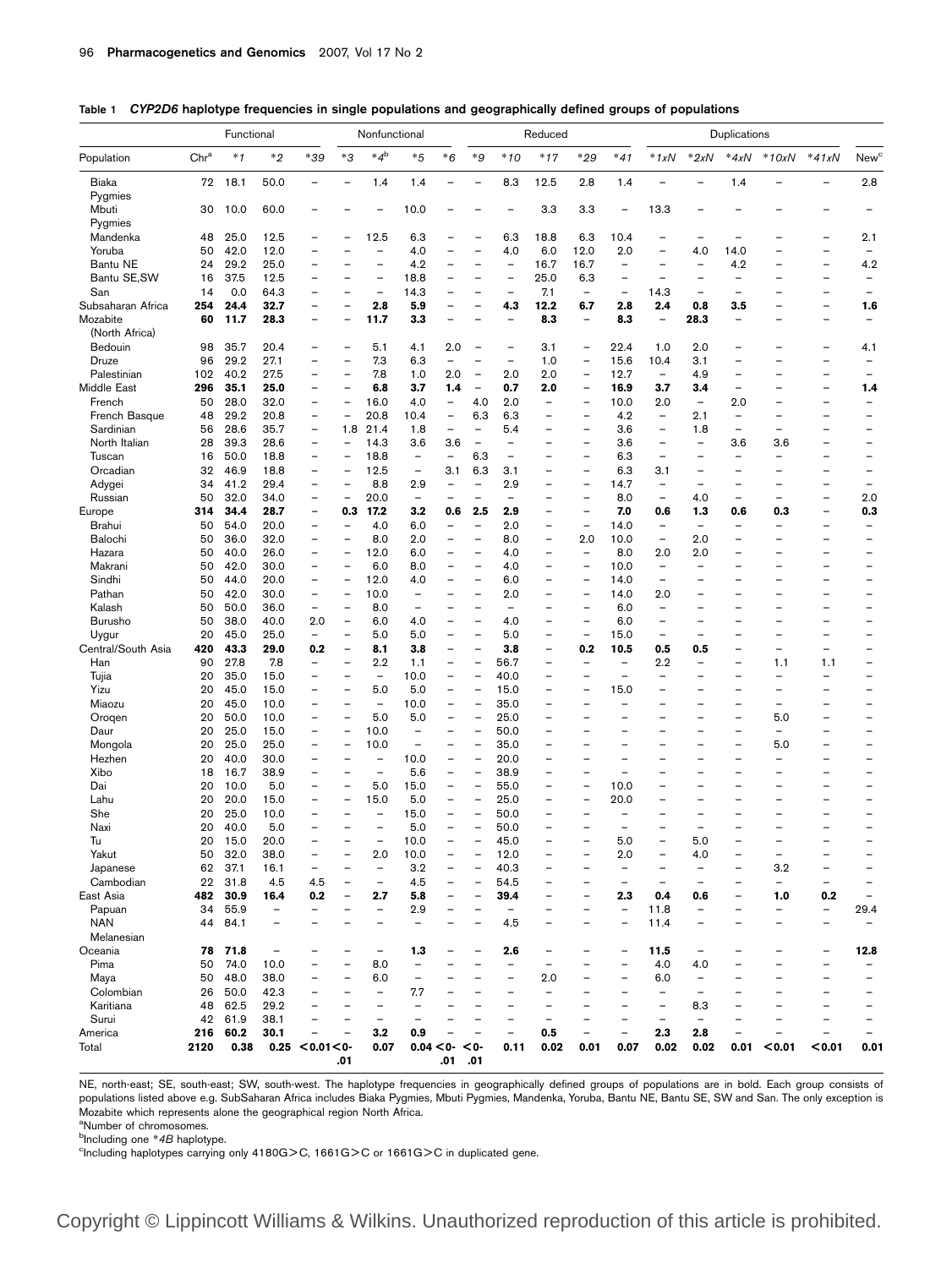

Schematic representation of pairwise linkage disequilibrium in Subsaharan Africa, Middle East, Europe, Central/South Asia, East Asia and America. The colour of the square represents the range of  $R^2$ values: black for  $R^2$ >0.6; grey 0.6  $\geq R^2\geq$  0.3; white  $R^2$ <0.3. Significant values of the association:  $*P<0.05$ ;  $*P<0.01$ ;<br>\*\*\*P<0.001 after Bonferroni correction. Mozabite population

representing North Africa was excluded from this analysis because of the small sample size.

### Phenotypic variation

Distribution of *CYP2D6* phenotypes predicted from genotypes is shown in Fig. 3b. Europe was characterized by the highest frequency of PM phenotypes (8%) and it was actually the only continent in which the distribution is approximately bimodal [29]. In all other cases the distribution was unimodal, but the only common feature was the predominance of the EM class. The second most common metabolic group in North Africa, Oceania, Middle East and America was UM (40, 26, 12 and 8%, respectively). Furthermore, all Oceanian and American individuals belonged to either the UM or the EM class which predicts high metabolic capacity, whereas PMs were completely absent. Common decreased-function variants,  $*10$ ,  $*17$  and  $*41$ , led to higher number of IMs in East Asia, Africa and Middle East than in other regions. This characteristic has already been described in previous studies with respect to Africa and Asia [2], but the screening of haplotype \*41 allowed us to identify a relevant number of IMs also in the Middle East.

#### Analysis of molecular variance

When the whole sample was analysed considering seven regions (Table 2), the differences between regions accounted for 9.3% of the total variance, a result consistent with estimates based on neutral autosomal markers [9,38,39]. CYP2D6 variances among regions were similar to those estimated from 377 STRs by Rosenberg et al. [11]. Europe and Central/South Asia seemed to be

more homogeneous for CYP2D6 than for STRs, so that almost 100% of the CYP2D6 variation was accounted for by its within-population component ( $\Phi_{ST} = 0.00$ ). The high variance between populations of the Middle East was entirely due to the presence of the highly divergent and geographically distant sample from North Africa, the Mozabites (28.3% of gene duplications). Oceania seemed to harbour more variation for CYP2D6 than for STR markers but this value was due to the presence of a silent mutation  $(1661G > C)$  that does not influence the protein structure; when the analysis was based on the phenotypes, variance within Oceania was zero. The among-population variance estimated for CYP2D6 in America did not differ from those observed in other regions, whereas in the study by Rosenberg et al. [11] America showed the highest value. By and large, in the AMOVA analysis neither CYP2D6 phenotypes nor haplotypes showed any evident difference from neutral STRs.

#### Geographic patterns of genetic diversity

As a preliminary test, we compared a matrix of normalized CYP2D6 genetic distances,  $F_{ST}/(1-F_{ST})$ , with the matrix of geographic distances between populations by means of Mantel test assuming an out of Africa model. The Mantel permutation test showed that the correlation is close to significance ( $P = 0.05$ ), but explains a small fraction of the total variation  $(r = 0.18)$ , a result consistent with the low variances previously observed between populations and continents. To test whether the genetic diversity observed for CYP2D6 corresponds to that inferred from neutral markers, we compared the CYP2D6 genetic distance matrix with a genetic distance matrix estimated using 377 autosomal STRs [11]. Positive and statistically significant correlation was observed between the two matrices ( $r = 0.37$ ;  $P < 0.01$ ) and after controlling for the geographic distance  $(r = 0.21; P < 0.05)$ .

The analysis of spatial autocorrelation was repeated twice: (i) considering all the populations (data not shown) and (ii) considering only populations in Africa and Eurasian continent (Fig. 4). Coefficients estimated at large distances are affected by the small number of samples in Oceania and the Americas, and by their extreme geographical position. We placed more confidence in the analysis of the samples of the old world, whose distribution is both denser and more regular. The full function and worldwide represented haplotypes \*1 and \*2 showed significant autocorrelation coefficients only in few distance classes, and the overall pattern did not suggest any clear interpretation (Fig. 4a). Conversely, clear worldwide clines were apparent for haplotypes \*4,  $*10$ ,  $*17$ , and, in part,  $*41$  (Fig. 4b and c), all of them associated with null or decreased metabolism. These four haplotypes, each showing its maximum frequency in a different region (respectively Europe, East Asia, Subsaharan Africa and Western-Central Asia), decrease in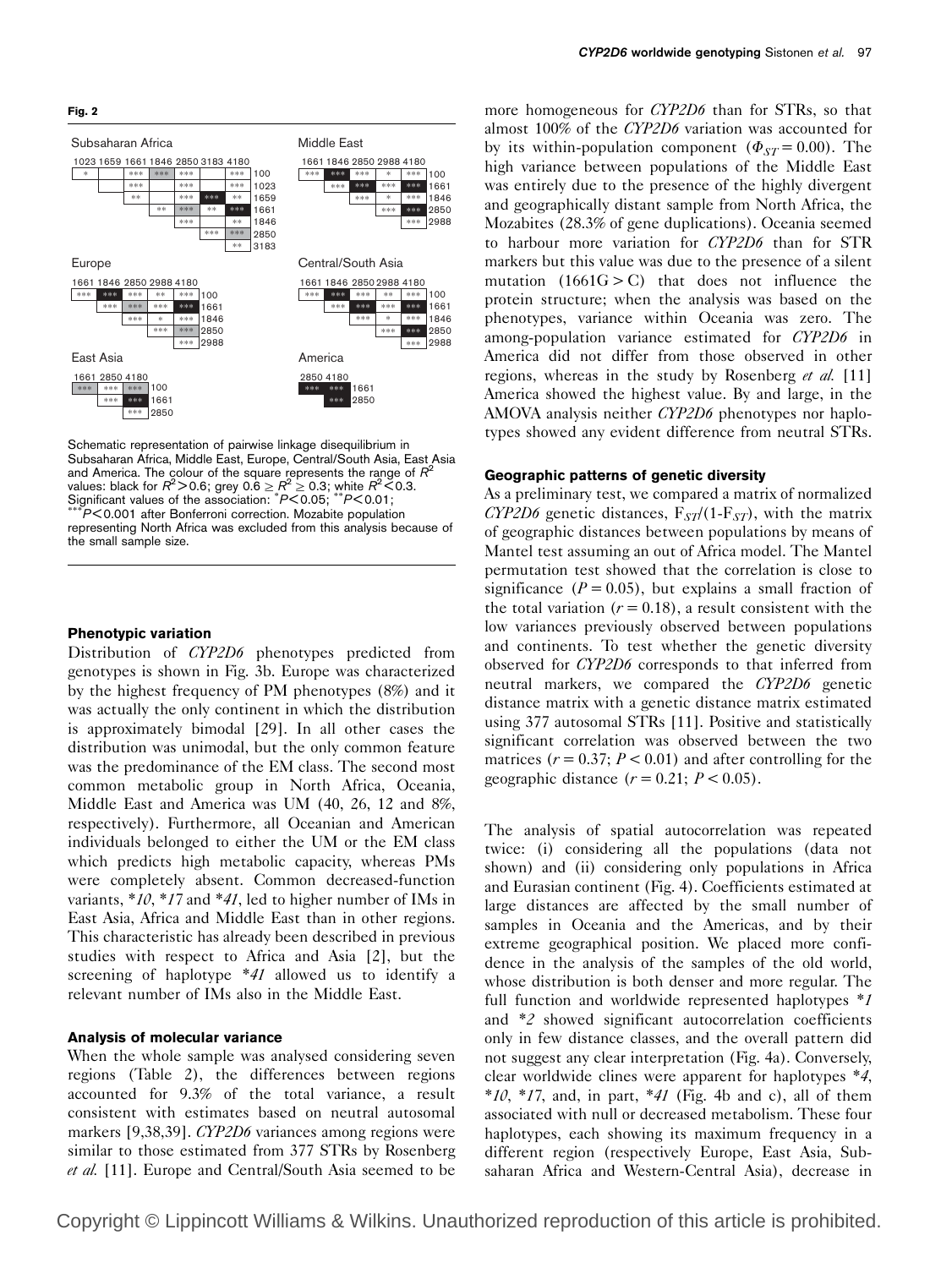



CYP2D6 haplotype and phenotype diversity in different geographical regions. (a) CYP2D6 haplotypes are represented in a network. The size of the circle is proportional to the haplotype frequency in the whole dataset. Mutations separating haplotypes are marked in the figure. Double lines correspond to gene duplication. The altered enzymatic activity related to a haplotype is represented as follows: increased (1), decreased (1), null (-). (b) Frequency of CYP2D6 phenotype classes is shown in different geographical regions. Phenotypes are predicted from genotypes following the model described in Material and methods. UM: ultrarapid metabolizers; EM: extensive metabolizers; IM: intermediate metabolizers; PM: poor metabolizers.

frequency with distance from there, suggesting that these regions were the likely centers where these haplotypes originated.

# **Discussion**

Previous genetic assessments of the CYP2D6 gene variation have been performed in limited number of populations and often with varying genotyping protocols or interests [2]. To shed light on global variation at this locus, we focused on a detailed molecular study consisting of 52 widely distributed populations from all continents. Our study shows that (i) CYP2D6 diversity is far greater within than between populations and groups thereof; (ii) null or low-activity variants occur at high frequencies in various areas of the world; (iii) linkage disequilibrium is lowest in Africa and highest in the Americas; and (iv) despite the metabolic role of CYP2D6, making it susceptible to selection, the spatial patterns of diversity appear clinal, and very similar to those shown by neutral markers.

All our results suggest that the diversity observed at the CYP2D6 locus reflects the same factors affecting variation at random genome markers. High CYP2D6 genetic variances within populations are in good agreement with those estimated in studies of neutral markers (reviewed in [8]). Patterns of LD are consistent with the results of studies suggesting that through their longer evolutionary history, African populations have had a greater potential for recombination to reduce the LD generated by new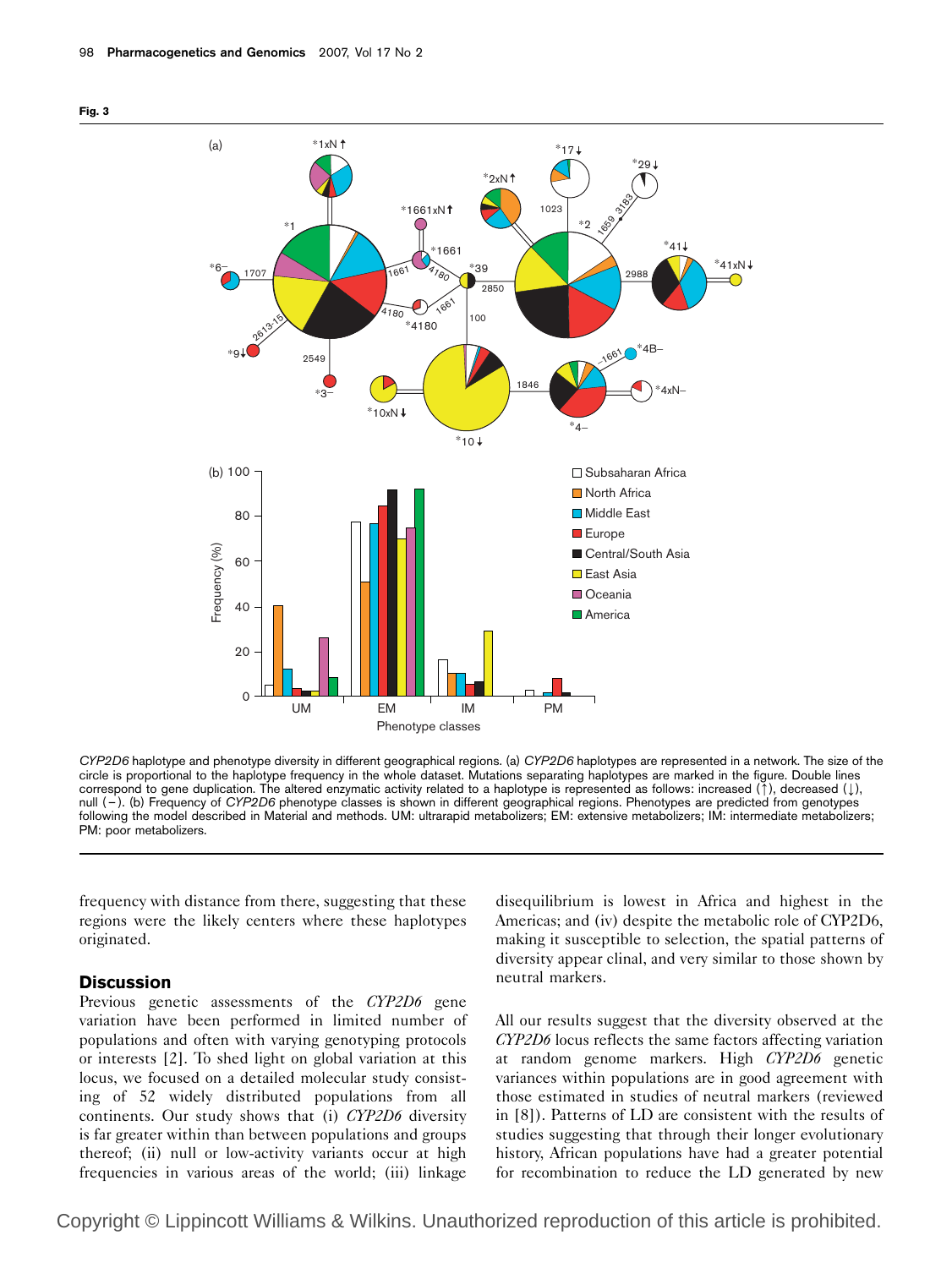| Sample                        | Number of<br>regions | Number of<br>populations |                       | Haplotypes                          | Phenotypes       |                         |                                     |                  |
|-------------------------------|----------------------|--------------------------|-----------------------|-------------------------------------|------------------|-------------------------|-------------------------------------|------------------|
|                               |                      |                          | Within<br>populations | Among populations<br>within regions | Among<br>regions | Within popula-<br>tions | Among populations<br>within regions | Among<br>regions |
| World                         |                      | 52                       | 89.8                  | 10.2                                |                  | 90.5                    | 9.5                                 |                  |
| World (Eurasia)               | 5                    | 52                       | 86.6                  | 2.6                                 | 10.8             | 88.8                    | 5.5                                 | 5.8              |
| World                         | 7                    | 52                       | 88.6                  | 2.1                                 | 9.3              | 89.6                    | 3.9                                 | 6.5              |
| Africa                        |                      | 7 <sup>a</sup>           | 95.5                  | 4.5                                 |                  | 94.5                    | 5.5                                 |                  |
| Eurasia                       |                      | 21                       | 97.9                  | 2.1                                 |                  | 94.5                    | 5.5                                 |                  |
| Eurasia                       | 3                    | 21                       | 97.5                  | 1.0                                 | 1.5              | 93.0                    | 1.7                                 | 5.2              |
| Europe                        |                      | 8                        | 99.8                  | 0.2                                 |                  | 100.0                   | 0.0                                 |                  |
| Middle East                   |                      | 4                        | 95.4                  | 4.6                                 |                  | 93.4                    | 6.6                                 |                  |
| Middle East<br>(no Mozabites) |                      | 3                        | 100.0                 | 0.0                                 |                  | 98.0                    | 2.0                                 |                  |
| Central/South<br>Asia         |                      | 9                        | 100.0                 | 0.0                                 |                  | 100.0                   | 0.0                                 |                  |
| East Asia                     |                      | 17                       | 96.0                  | 4.0                                 |                  | 93.1                    | 6.9                                 |                  |
| Oceania                       |                      | $\overline{2}$           | 90.3                  | 9.7                                 |                  | 100.0                   | 0.0                                 |                  |
| America                       |                      | 5                        | 96.8                  | 3.2                                 |                  | 98.0                    | 2.0                                 |                  |

AMOVA, analysis of molecular variance.

<sup>a</sup>ln Rosenberg et al. [11], number of populations = 6 (Bantu populations together).

mutations or founder effects [40,41]. The broad geographic cline of CYP2D6 diversity parallels those observed by Serre and Paabo [10], Ramachandran et al. [33] and, with protein markers, by Cavalli-Sforza et al. [42].

Typically, differences in the patterns of diversity shown by different markers are attributed either to chance or to selection. Inferring selection was not the aim of the present study; however, the homogeneous geographic distribution of haplotypes \*1 and \*2 could be regarded as the result of a long-term selective pressure maintaining the high frequency of haplotypes coding for a fullfunction enzyme. Also, local high frequencies of null or reduced-activity haplotypes may indeed be due to selective pressures affecting the local populations. Selection, however, can hardly account for the global patterns of CYP2D6 variation. Indeed, these patterns were very similar to those described for neutral markers, both by AMOVA and by autocorrelation analysis. This suggests that the global CYP2D6 diversity was largely shaped by the same combination of gene flow and drift events that shaped the diversity of most other genome regions.

Statistics estimated from SNP data may suffer from ascertainment bias. The genotyping system used in this study allowed us to identify 12 possible mutations of CYP2D6 gene, together with the whole-gene deletion and duplication. Typing of SNPs known to be polymorphic in certain populations may lead to underestimation of genetic variation in other populations. This is especially true in the case of pharmacogenetic genes, mainly characterized in European and North American individuals of European ancestry. To quantify approximately the ascertainment bias, we compared the values of  $\Phi_{ST}$ estimated from complete coding CYP2D6 sequences, and from 12 SNPs, in samples coming from an analysis of CYP2D6 sequence diversity (Fuselli et al., unpublished

data).  $\Phi_{ST}$  values did not differ significantly over 10 populations originating from Africa, Europe and Asia  $(\Phi_{ST} = 0.09$  based on sequences, and  $\Phi_{ST} = 0.10$  based on SNPs) and in six non-African samples ( $\Phi_{ST}$  = 0.08 based on sequences, and  $\Phi_{ST} = 0.09$  based on SNPs), but the 12 SNPs used for the present study underestimated variation in the four African samples ( $\Phi_{ST}$  = 0.02 based on sequences, and  $\Phi_{ST} = 0.00$  based on SNPs). Therefore, we cannot rule out that a fraction, which we cannot quantify, of African diversity passed undetected in this study. This may explain why continent-specific haplotypes were observed only in Europe, and not in Africa. Africa, however, is at one extreme of the area affected by the cline, and so greater diversity there could only increase the significance of the pattern observed. Therefore, we cannot rule out that ascertainment bias has affected some of our results, but the geographic cline observed is significant despite, not *because*, that possible bias.

As for these spatial patterns, series of founder effects in the course of an expansion from Africa can explain the correlation between genetic and geographic distances [33,43]. The autocorrelation patterns observed in this study show that CYP2D6 diversity can be described as clinal. The overall geographic gradient largely reflects the gradients shown by the four common haplotypes determining a null or reduced metabolism. Each of these haplotypes shows its maximum in a different region of the world.

Furthermore, we ascertained how many different groups of populations were supported by CYP2D6 data from this study. To this aim, we used Bayesian analysis of population structure (BAPS) [44,45], a Bayesian Monte-Carlo Markov chain approach, that allowed to assign single populations to a nonpredefined number of groups.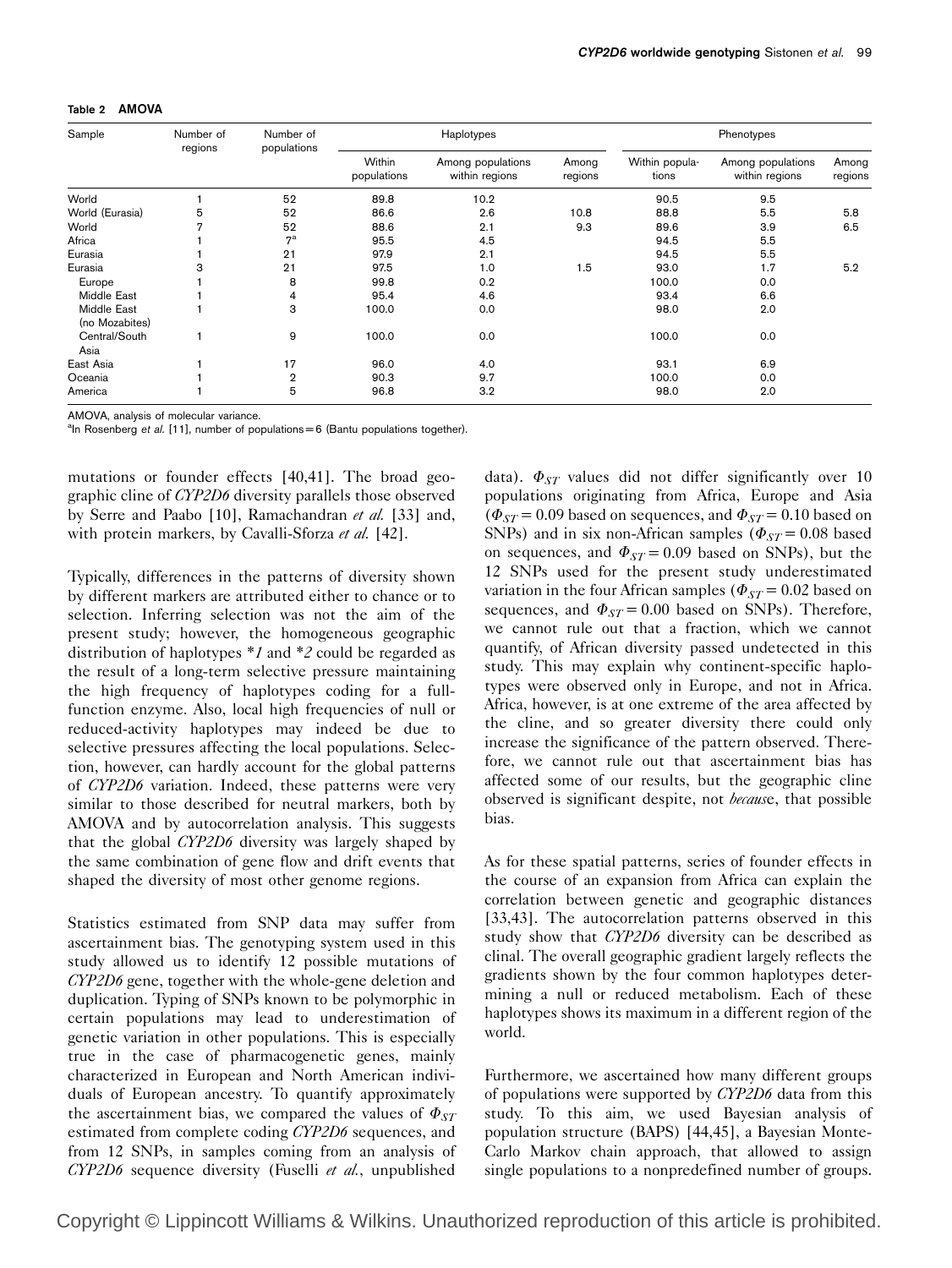

Spatial autocorrelation analysis in populations from the old world. x-axis: higher limit of geographic distance classes (in kilometers). y-axis: Autocorrelation index I. Filled symbols indicate significant values.

Sampled populations were clustered using 50 parallel simulation chains over 20 000 iterations. Stability and convergence of the analysis was ensured by considering five replicates of the simulation runs. The analysis showed that 10 clusters out of 11 identified included either some but not all populations of a continent, or populations of different continents (data not shown). Therefore, it is hardly surprising that the 11 CYP2D6 clusters do not overlap with those described in any other study focused on human genetic variation at a worldwide level [9,11,14]. Contrary to what has been claimed by some authors [15], there is no guarantee that by analysing a given set of genetic markers, one can obtain information on genome diversity at large.

Although the aim of this study was not to replace genotype/phenotype correlation studies, our description of inferred phenotypes may be of significance for pharmacogenetic applications. Altered CYP2D6 metabolic activity has been associated with adverse drug reactions [1] or even fatal intoxications [46,47]. In the majority of cases, metabolism mediated by CYP2D6 contributes to inactivation of a drug. For some drugs, however, CYP2D6 catalyses the conversion of a prodrug into an active compound. Thus, adverse reactions can be caused not only by a slower than normal metabolic rate, but also by ultarapid metabolism [48]. Our results highlight the relevance of the UM phenotype class represented in each of the eight geographical regions considered in this study, being the second most common group of individuals in North Africa, Middle East, Oceania and America. On the other hand, European populations showed the highest frequencies of the PM phenotype, and about one chromosome out of six carried the null-function haplotype \*4. We, however, cannot exclude an underestimation of population/region-specific variants (either not tested or unknown) that could conceivably lead to a phenotype other than the one predicted in this study.

CYP2D6 is of great interest for clinical practice because it is responsible for the metabolism of many commonly used drugs, and its genetic polymorphism can have a strong effect on the substrate. On the basis of our study, CYP2D6 genetic variants related to altered metabolic activity are highly represented in different regions of the world. The development of ethnically tailored therapies, however, seems difficult to realize owing to the fact that there are only few rarely observed region-specific haplotypes changing the phenotype characterized to date and most of the variants seem to be geographically dispersed over all continents. Furthermore, population admixture is common or quickly increasing in many populations, which should be also taken into account when applying results obtained from pharmacogenetic studies [49]. Even if CYP2D6 polymorphism represents an excellent example of the potential clinical implications of pharmacogenetic research [50], most of the drug effects and treatment outcomes are determined by the interaction of multiple genes [51]. Naturally, more knowledge on various factors affecting the drug response has to be obtained before the pharmacogenetic approach can be extensively used in the clinical practice.